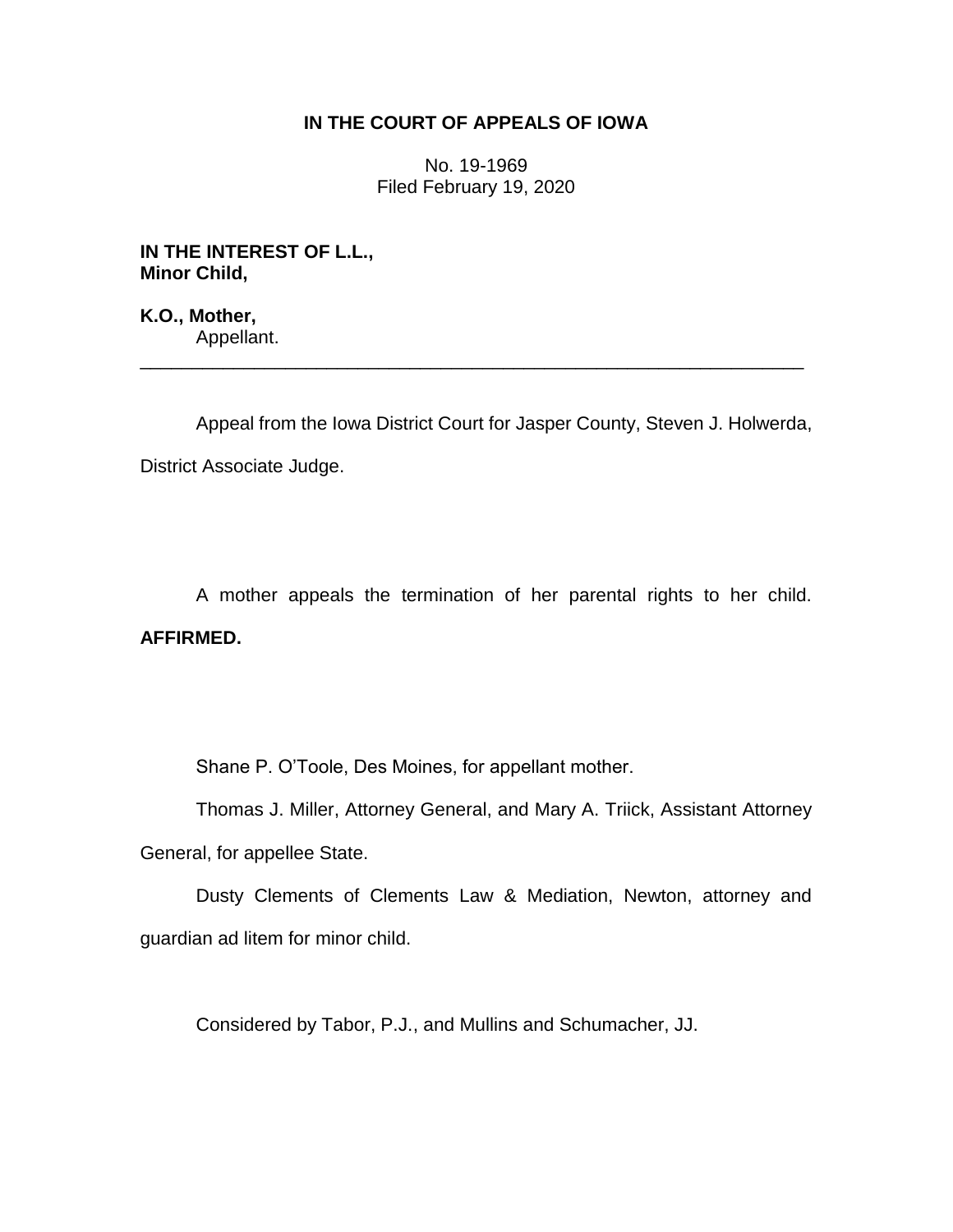**MULLINS, Judge.**

 $\overline{a}$ 

A mother appeals the termination of her parental rights to her minor child.<sup>1</sup> She challenges the sufficiency of the evidence supporting the statutory grounds for termination cited by the juvenile court, argues termination is not in the child's best interests, and requests a six-month extension to work toward reunification. Our review is de novo. *In re L.T.*, 924 N.W.2d 521, 526 (Iowa 2019). Our primary consideration is the best interests of the child, *In re J.E.*, 723 N.W.2d 793, 798 (Iowa 2006), the defining elements of which are the child's safety and need for a permanent home. *In re H.S.*, 805 N.W.2d 737, 748 (Iowa 2011).

Our de novo review discloses the following pertinent facts. The mother has been in and out of prison since 2012. She has also been using methamphetamine off and on since that time. The child was born to the mother while she was serving a prison sentence in 2017. The mother was released from prison and assumed care of the child in February 2018. In October, the child was removed from the mother's care after testing positive for methamphetamine. The child was placed in foster care, where she remained throughout the proceedings. In January 2019, the child was adjudicated in need of assistance. The mother has failed to take any steps to meaningfully address her substance-abuse issues. She continued to use and test positive for methamphetamine throughout the proceedings. At the termination hearing, the mother testified she declined to engage in substanceabuse treatment during the proceedings because she felt she functions better and can properly care for the child when she is using methamphetamine.

 $1$  The child's father's parental rights were also terminated. He did not participate in the proceedings and does not appeal.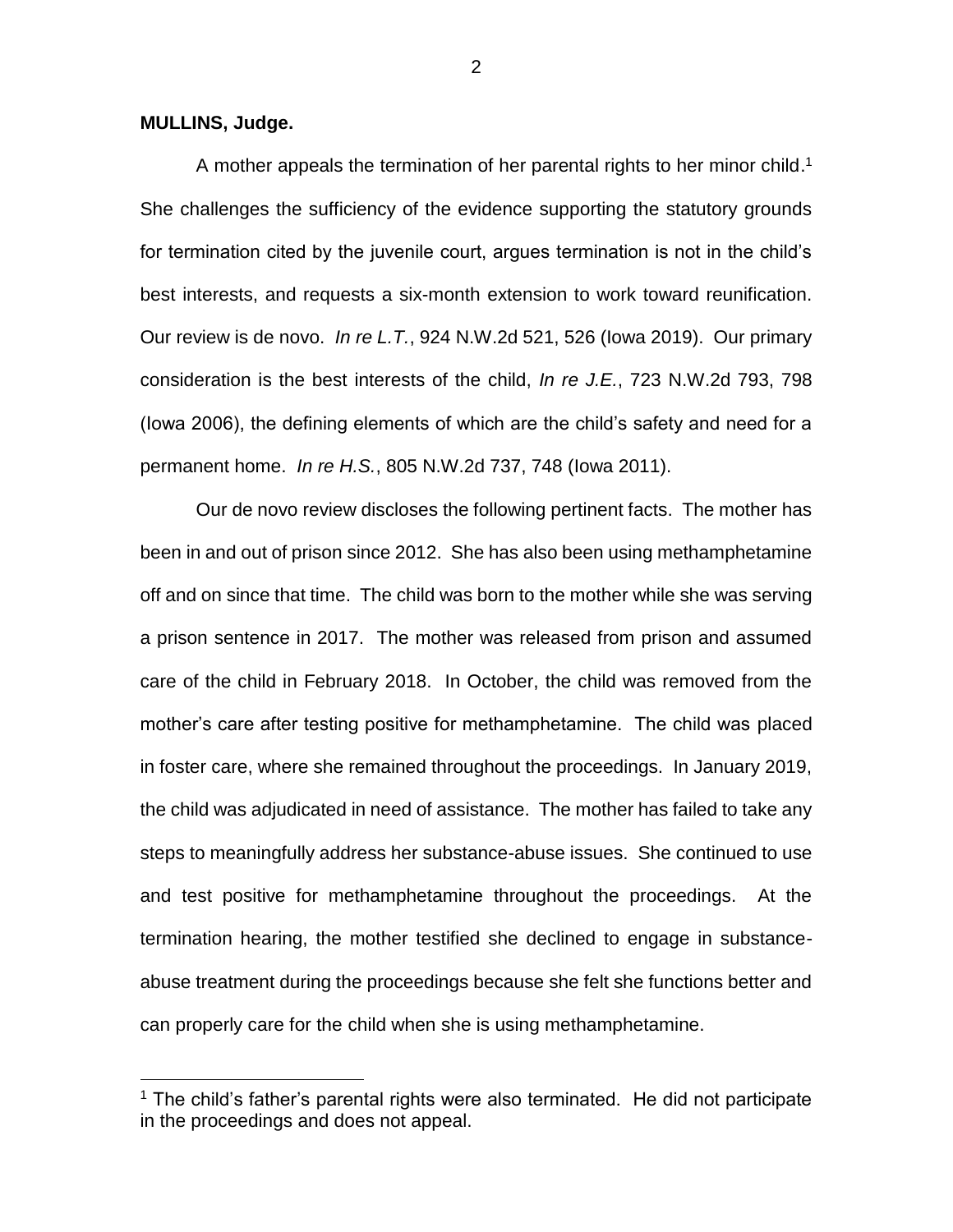In September, the mother pled guilty to neglect of a dependent person, said person being the child in interest. The mother was sentenced to a suspended term of imprisonment not to exceed ten years and was placed on probation. However, by the time of the termination hearing in November, the mother was incarcerated for violating her probation. A probation revocation hearing was scheduled in the coming weeks, and the mother's probation officer's recommendation that her probation be revoked was forthcoming.

The child has been in the same foster placement since removal, where she is thriving. The foster parents intend to adopt upon termination. The mother acknowledged at the termination hearing the child would be better off remaining in the foster parents' care and the child should not be required to wait any longer for permanency. She agreed she is incapable of caring for the child.

The juvenile court terminated the mother's parental rights pursuant to Iowa Code section 232.116(1)(d), (h), (i), and (*l*) (2019). "On appeal, we may affirm the juvenile court's termination order on any ground that we find supported by clear and convincing evidence." *In re D.W.*, 791 N.W.2d 703, 707 (Iowa 2010). As to termination under section 232.116(1)(h), we find the evidence clear and convincing that the child is three years of age or younger, has been adjudicated a child in need of assistance, has been removed from the mother's custody for the last six consecutive months with no trial periods at home, and could not be returned to the mother's care at the time of the termination hearing. The evidence was sufficient to support termination.

We turn to the child's best interests. Having given "primary consideration to the child's safety, to the best placement for furthering the long-term nurturing

3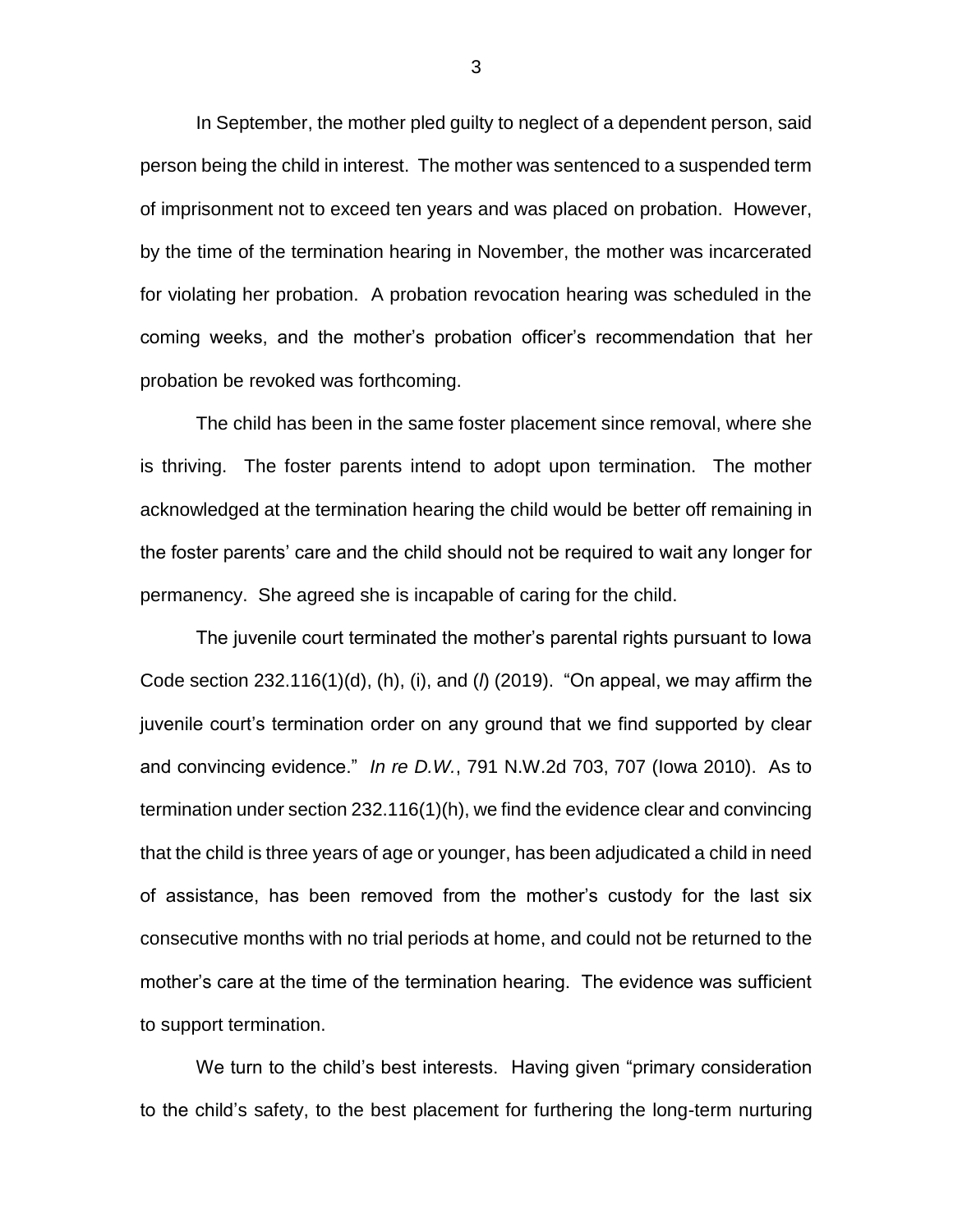and growth of the child, and to the physical, mental, and emotional condition and needs of the child," Iowa Code § 232.116(2), we conclude termination is in the child's best interests. The mother has been given ample time to get her affairs in order, and this child's best interests are best served by providing permanency and stability now. *See In re A.B.*, 815 N.W.2d 764, 778 (Iowa 2012) ("It is simply not in the best interests of children to continue to keep them in temporary foster homes while the natural parents get their lives together." (quoting *In re C.K.*, 558 N.W.2d 170, 175 (Iowa 1997))). The child is thriving and is integrated in her current placement, and her foster parents are willing to adopt. Continued stability and permanency in this home are in this child's best interests. *See* Iowa Code § 232.116(2)(b); *cf. In re M.W.*, 876 N.W.2d 212, 224–25 (2016) (concluding termination was in best interests of children where children were well-adjusted to placement, the placement parents were "able to provide for their physical, emotional, and financial needs," and they were prepared to adopt the children).<sup>2</sup>

Finally, the mother requests an additional six months to work toward reunification. If, following a termination hearing, the court does not terminate parental rights but finds there is clear and convincing evidence that the child is a child in need of assistance, the court may enter an order in accordance with section 232.104(2)(b). Iowa Code § 232.117(5). Section 232.104(2)(b) affords the juvenile court the option to continue placement of a child for an additional six months if the court finds "the need for removal . . . will no longer exist at the end of

 $\overline{a}$ 

 $2$  The mother does not argue any of the permissive exceptions to termination should be applied to forego termination. As such, we need not address this step in the three-step termination framework. *See In re P.L.*, 778 N.W.2d 33, 40 (Iowa 2010).